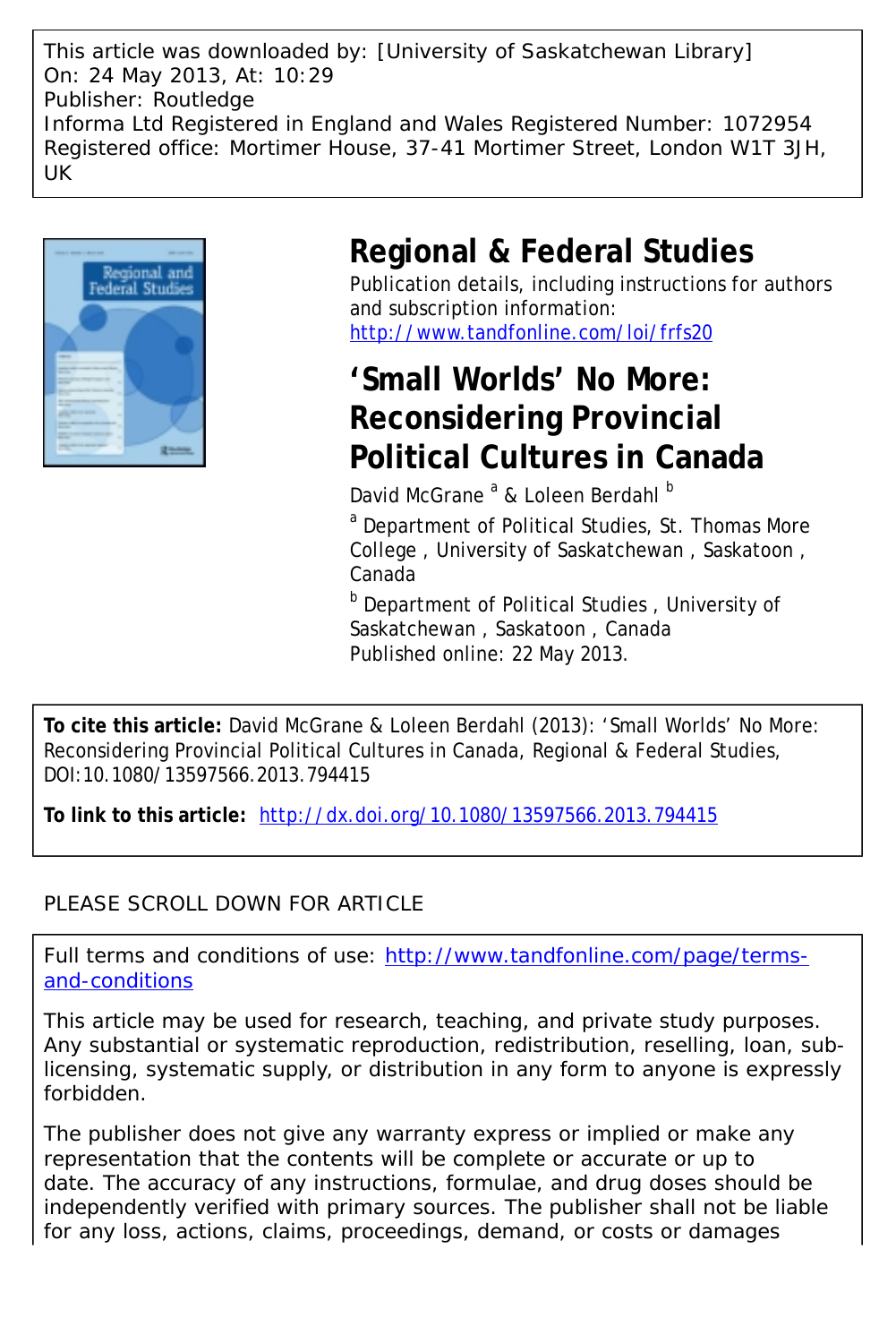whatsoever or howsoever caused arising directly or indirectly in connection with or arising out of the use of this material.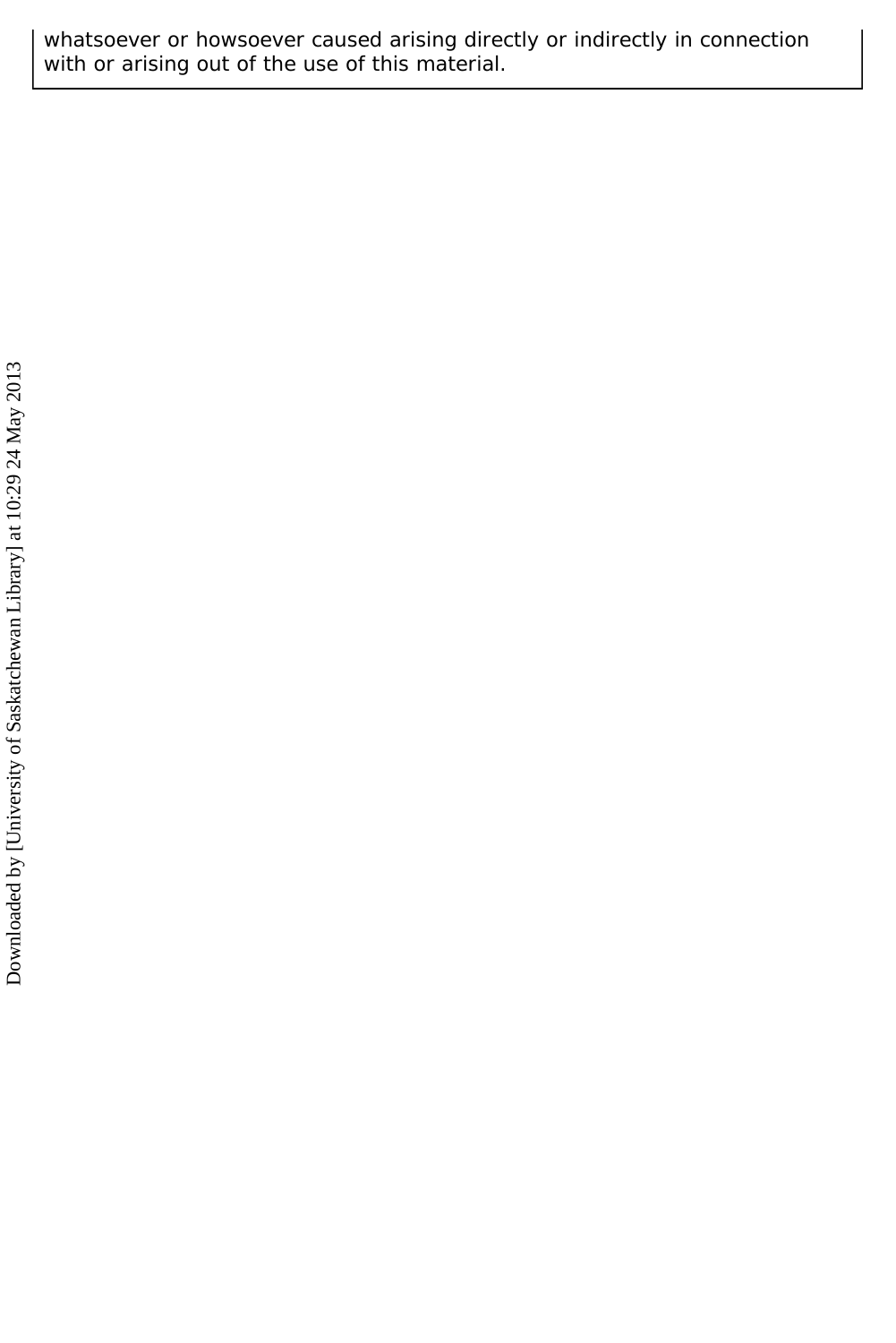# 'Small Worlds' No More: Reconsidering Provincial Political Cultures in Canada

### DAVID MCGRANE<sup>∗</sup> & LOLEEN BERDAHL∗∗

<sup>∗</sup>Department of Political Studies, St. Thomas More College, University of Saskatchewan, Saskatoon, Canada, ∗∗Department of Political Studies, University of Saskatchewan, Saskatoon, Canada

ABSTRACT The ability of sub-state polities to generate distinct political cultures is an important phenomenon in contemporary politics. For the last forty years, Canadian scholarship has been particularly engaged in discussions of sub-state political culture. This article presents new and original quantitative survey data to argue that, while there are subtle interprovincial variations in political culture that exist even after controlling for socio-demographic differences, region is a more important determinant of political culture in Canada than is province. Further, the findings contradict previous research on provincial political culture in Canada concerning the conservatism of Ontario, the left-wing nature of Quebec, disaffection in Atlantic Canada, and the differences between Alberta and the other two Prairie provinces.

KEY WORDS: Political culture, Canada, regions, sub-state

#### Introduction

The generation of distinct political cultures in federal polities, either within regions or sub-state jurisdictions, is an important phenomenon in contemporary politics. The coexistence of different political cultures within federal countries can cause internal variation in all parts of political life from public policy to democratic practices. For the last forty years, Canadian scholarship has been particularly engaged in discussions of political culture. Many studies have sought to prove or disprove the existence of provincial political cultures based upon the jurisdictional boundaries created by Canada's federal system. Some researchers, most notably Simeon and Elkins (1974, 1980), argue that political cultures should be analysed on a province-by-province basis and that each province is a 'small world' unto itself. On the other hand, researchers examining political culture in Canada have analysed North American political culture (Pierce *et al.*, 2000), Canadian national political culture (Lipset, 1990; Nevitte and Kanji, 2002; Adams, 2003), regional political cultures (Schwartz, 1974; Bell and

Correspondence Address: David McGrane, Department of Political Studies, St Thomas More College, University of Saskatchewan, 1437 College Drive, Saskatoon, Saskatchewan, S7N0W6 Canada. Email: david.mcgrane@usask.ca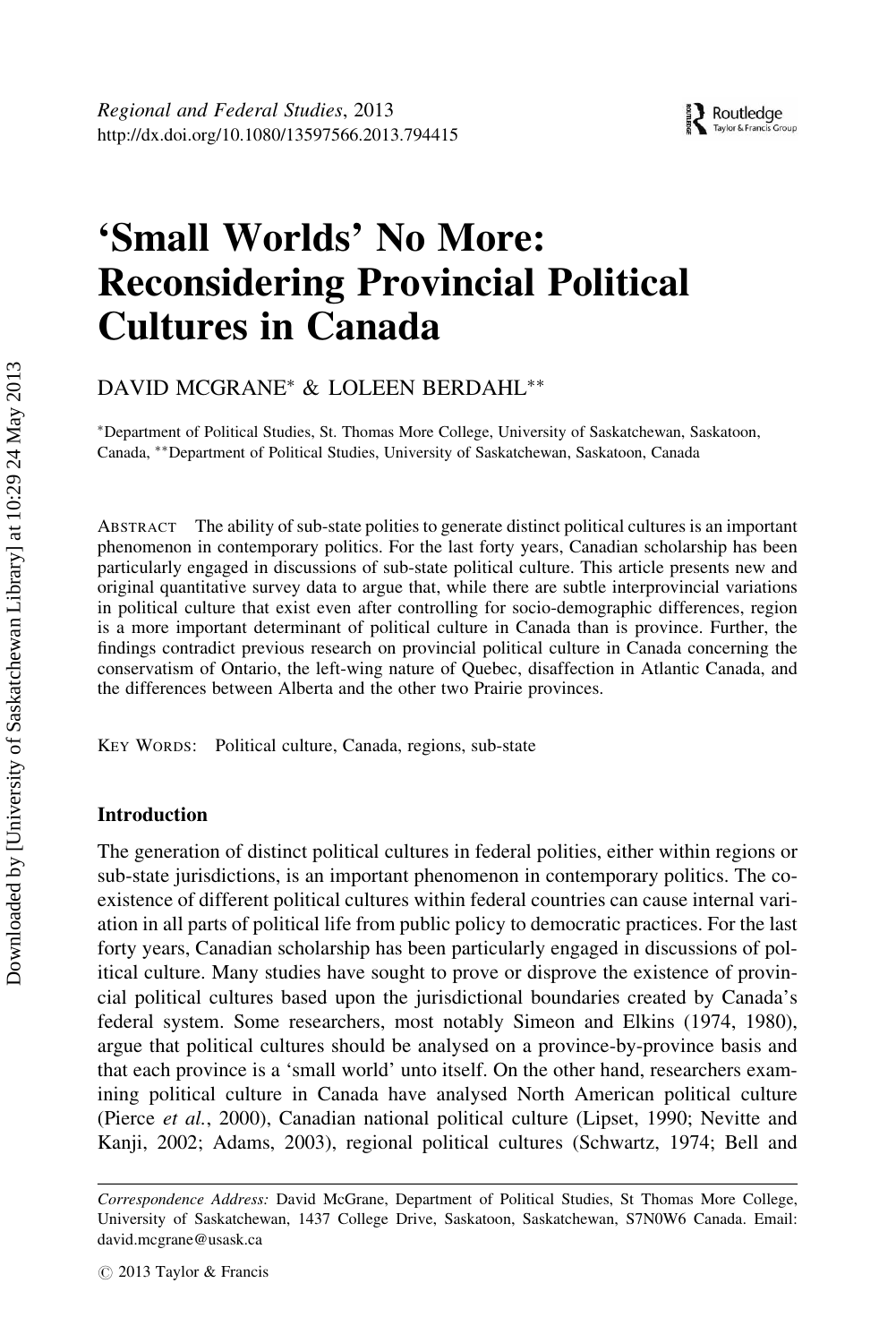Tepperman, 1979; Gibbins, 1982; Kornberg and Clarke, 1994; Clarke et al., 2002; Cooper 2002; Leuprecht 2003; O'Neill and Erickson 2003), French and English Canadian political culture (Sniderman et al., 1989; Grabb and Curtis 2005), women's political culture (O'Neill, 2002), immigrant political culture (Bilodeau *et al.*, 2010) and clusters of political culture based on socio-economic commonality (Gidengil, 1990; MacDermid, 1990; Cutler and Jenkins, 2002; Henderson, 2004). The implication of these studies is that political culture in Canada cuts across provincial boundaries or that a single province can contain multiple political cultures.

Related to the debate about the appropriate scope of political culture is the discussion concerning the extent to which place of residence exerts an independent impact on political culture compared to the socio-demographic factors (Henderson, 2010a: 440– 441; Simeon, 2010: 545). Perhaps the variation in Canadian provincial political culture is due to comparing one province with high populations of secular, non-white, urban and unionized residents to another province with high populations of rural, religious and older residents. Further, there is the suggestion that provincial boundaries matter less than they did in the past when it comes to political attitudes and that the political cultures of different provinces have converged over the latter part of the twentieth century as globalization has taken hold. While Elkins and Simeon (1974, 1980) found that provinces were their own 'small political worlds' using data from the late 1960s and early 1970s, Henderson (2004: 595) argues "interprovincial differences in political attitudes are either stable or declining, depending on the indicator" and other researchers argue that Canadian attitudes are becoming increasingly similar to those of Americans and citizens of other industrialized democracies (Nesbitt-Larking, 1998; Nevitte and Kanji, 2002).

The ability of political scientists to resolve questions concerning the existence of provincial political cultures in Canada has been hampered by the lack of appropriate data within national surveys. The small sample sizes for less populated provinces and the lack of questions pertaining to political culture has made it difficult to prove or disprove the existence of distinct provincial political cultures in Canada using such surveys. This article presents new and original quantitative survey data that overcome these shortcomings. It argues that, after controlling for various sociodemographic factors, there are subtle interprovincial variations in political culture. At the same time, more obvious regional patterns emerge, suggesting that region<sup>1</sup> is a more important determinant of political culture in Canada than province. After controlling for socio-demographic differences, it is clear that the differences in political culture among the provinces are outweighed by differences among the regions in this study. Interestingly, the inter-regional variations that are found contradict previous research concerning the conservatism and contented nature of Ontario, the left-wing nature of Quebec, the disaffection and traditionalism in Atlantic Canada, and the stark differences between Alberta and the other two Prairie provinces.

The idea that 'region' can matter in determining political culture is important to understanding the politics of federal countries. The existence of politically salient regional political cultures in a federation can create the foundations for regional alliances contesting the policy direction of the central government. Further, the central government may have to make policy decisions that recognize the regional nature of the political cultures of the citizenry that it governs.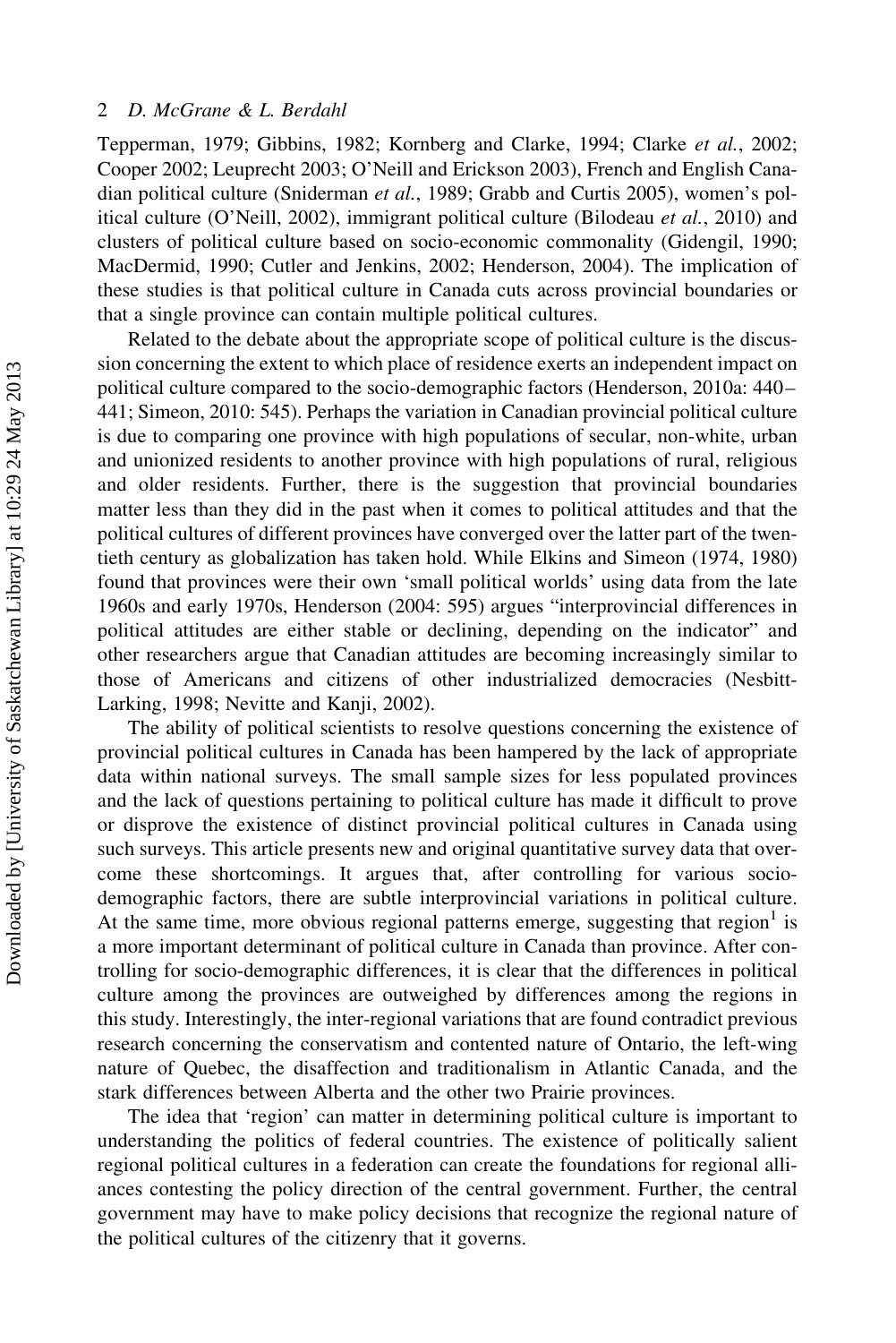#### Political Cultures within Sub-state Jurisdictions

There is considerable debate over the precise definition of political culture (Nevitte, 1995: 1 – 2). In his work, Wiseman (2007: 21) defines political culture as "deeply rooted, popularly held-beliefs, values, and attitudes about politics. Culture is pervasive, patterned, cross-generational, enduring, and relatively stable. It is more like the climate than like the weather of transitory political events". It is important to stress that political cultures are associated with groups and societies, rather than with individuals; as Henderson (2010a: 470) writes, "Political culture is a property of the aggregate ... and so political attitudes and behaviours are merely indicators of a culture". Whereas ideology can be something intensely personal, political culture is held to be the property of a collective.

Taking these considerations into account, we define political culture as the basic sentiments of the citizenry within a polity concerning politics and its relationship to the functioning of society. As such, it contains both a 'civic' and a 'values' element. The civic element relates to the subjective orientation of citizens to their political system in terms of their feelings of efficacy and views on government's dishonesty and wastefulness. This element gauges the extent to which citizens are disaffected from the political process. The 'values' element examines the underlying beliefs of the citizenry about fundamental political questions, such as the role of the state in the free market, the status of minorities, social conservatism and protection of the natural environment. This element explores the relative strength of left – right ideologies within a citizenry related to traditional concerns over wealth redistribution and newer, post-materialist concerns about recognition, ecology and secularization.

Several early qualitative studies (Lipset, 1950; MacPherson, 1953; Hartz, 1964; McRae, 1964; Trudeau, 1968; Black, 1970; Wilson, 1974) suggested that there were province-level political cultures in Canada as opposed to a single, uniform national political culture. Simeon and Elkins (1974, 1980), the first to empirically test the concept of provincial political cultures, found that Ontario, British Columbia and Manitoba had the highest levels of trust and efficacy, while Atlantic Canada and Frenchspeakers inside and outside of Quebec were disaffected from the political process. However, it is important to note that the analyses in *Small Worlds*, the seminal work of Simeon and Elkins on provincial political cultures, were hampered by a lack of data. They note that "ideally we would like to report that X per cent of the variance is due to class, Y per cent is to party identification, and so on. This is impossible, mainly because of the small cell sizes in some cases and zero cells" (Simeon and Elkins 1980: 30).

During the thirty years since its publication, Small Worlds' suggestion that each Canadian province has a unique political culture has been heavily debated. Through the qualitative analysis of public policies, political history and campaign manifestos, Beck (1978), Wiseman (2007) and Wesley (2011) illustrate that there is significant variation in the ideological orientation of different provincial political cultures. However, quantitative research to date has been inconclusive in its assessment of Elkins and Simeon's original contention that every province has a unique political culture. For example, Ornstein et al.  $(1980)$  and Ornstein and Stevenson  $(1999)$ found socio-economic variables have a greater impact on ideological orientation,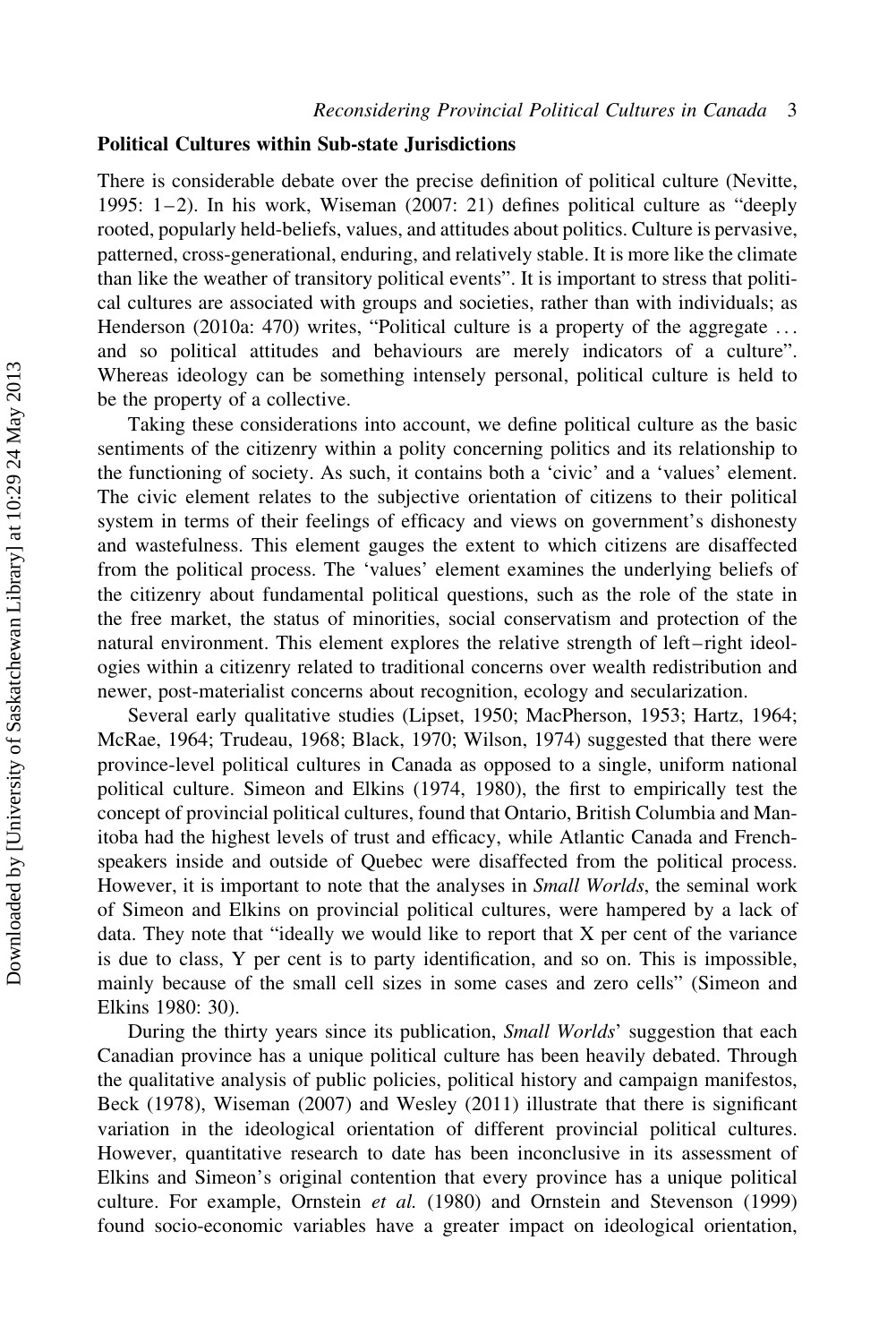level of political involvement and feelings of efficacy than does province of residence, and Clarke et al. (1980) find little interprovincial difference in Canadians' negativity towards politics.

More recently, Henderson shed doubt on the existence of provincial political cultures in a 2004 article by creating regional clusters based on similarities in ethnicity, language, education and social structure that disregard provincial boundaries (for example, clustering suburban Toronto and suburban Vancouver together). Commenting six years later, Henderson (2010c: 287) makes it clear that the article "does not intend to suggest that provincial political cultures do not exist or do not exert a powerful socializing force" but rather that regional clusters and provincial political cultures can exist alongside each other. Indeed, she followed up her 2004 article with booklength studies of political culture on Nunavut, Quebec and Scotland (Henderson, 2007a, 2007b). In these books, she uses both qualitative evidence and data from the Canadian Election Study (CES) and a special telephone survey in Nunavut to illustrate that Nunavut and Quebec have political cultures that are distinct from the rest of Canada. In subsequent research, Henderson (2010b) used pooled data from various CES to generally confirm Simeon and Elkins' finding of provincial variations in trust and efficacy.

Outside of Canada, there is debate over the existence of sub-state political cultures and the extent to which such cultures conform to the jurisdictional boundaries created by federalism. In the USA, Elazar's (1966, 1984) qualitative attempts to categorize each state's political culture as a reflection of one of three types of American subcultures (individualistic, moralistic and traditionalistic) spawned a number of quantitative studies. The results of these studies have ranged from qualified support for Elazar's schema (Sharkansky, 1969; Erikson et al., 1987) to scepticism (Schiltz and Rainey, 1978). In particular, Lieske's work (1993, 2007, 2010, 2012) uses factor-cluster analysis to show that regional subcultures exist in the USA but they cut across state boundaries. Australian literature has found little evidence of the existence of political cultures that conform to state boundaries with the exception of some variation in terms of trust towards governments and feelings towards the federal government (Bean, 1993; Denemark and Sharman, 1994). Scholars have also considered substate political culture in Europe: using qualitative measures, Yoder (1998) has presented evidence for the revival of distinct political cultures among the five *Länder* that existed until 1952 and were re-created with re-unification of Germany; and Billiet et al. (2006) found that the Flemish/French linguistic divide in Belgium, as opposed to jurisdictional boundaries, creates two distinctive political culture. Scholars have also turned attention to the UK. While the UK is not officially a federal country, historical boundaries between England, Scotland and Wales do exist. Miller et al. (1996) used data from the British Rights Survey of 1992 to argue that few differences existed among the political cultures of England, Scotland and Wales. Other researchers have focused more on a general North –South divide (Curtis, 1988, 1992, 1996) in the UK and the creation of regional clusters (Henderson, 2005) that ignore the historical boundaries between England, Scotland and Wales.

Overall, there is considerable debate (and some scepticism) concerning the existence of sub-state political cultures that conform to jurisdictional boundaries created by federalism. Indeed, most of the evidence for the existence of such political cultures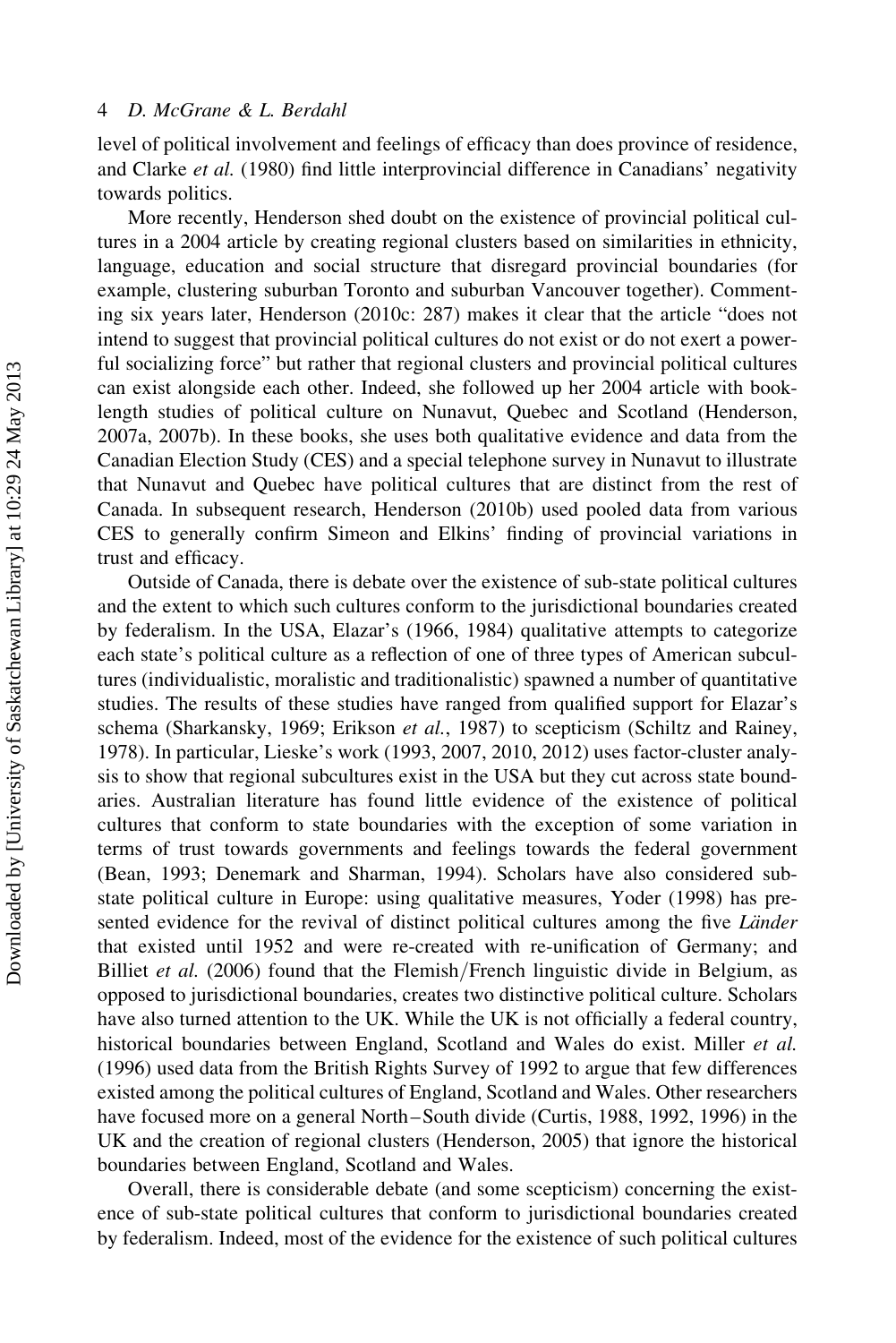appears to come from qualitative studies while quantitative evidence that has been produced is more qualified and circumstantial.

#### Data and Analysis

Previous studies of political culture in Canada have been hampered by data availability: most national surveys, including the CES, the Political Support in Canada (PSC) survey, Centre for Research and Information on Canada survey (CRIC) and the World Values Survey (WVS), include only small sample sizes for less populated provinces. These small samples render accurate provincial analyses difficult, if not impossible; indeed, a recent special edition of Regional and Federal Studies examining sub-state polities lamented the lack of data on smaller Canadian provinces and described how it creates imprecision in analysis and forces political scientists to alter their research design in the light of the shortcomings of available data (Cutler, 2010: 508; Henderson, 2010a: 444).

The Comparative Provincial Elections Project (CPEP) survey data do not suffer these shortcomings. The CPEP research team commissioned surveys in each of Newfoundland and Labrador, Prince Edward Island, Ontario, Manitoba, Saskatchewan, Quebec and Alberta following their 2011 and 2012 provincial elections (see Appendix for further details). The CPEP data allow for a more fulsome inquiry into Canadian provincial political culture than was previously possible. The CPEP survey sample sizes allow for meaningful analysis and consideration of the extent to which variation in political culture is based on socio-demographic factors as opposed to the provincial boundaries or other types of geographical considerations, such as region. Further, the CPEP survey includes measures of both the civic and values dimensions of political culture. The dataset has two chief limitations. First, the data analysed here do not yet include post-election surveys from British Columbia, Nova Scotia and New Brunswick.<sup>2</sup> Second, like previous studies of political culture in Canada, the data are crosssectional rather than longitudinal, limiting our ability to speak to changes in political culture over time and our ability to assert causal arguments. To compensate for the lack of times-series data, we compare our findings to previous qualitative and quantitative studies in the field, while recognizing that such comparisons are imperfect, given differences in research design and data collection methods.

In our analysis of the CPEP data, we examine the question of whether or not Canadian provinces differ significantly with respect to political culture. As outlined in the Appendix, our dependent variables are five different indices: efficacy (civic culture), honesty (civic culture), wastefulness (civic culture), market liberalism (values) and post-materialism (values). All of these dependent variables are ordinal, and we examine provincial variations using ordinary least squares (OLS) regression. All of the multivariate analyses include a number of standard control variables, consistent with the larger political culture literature.

Our hypothesis is that Canadian provinces vary with respect to political culture. This hypothesis is supported only somewhat by the CPEP data. Table 1 illustrates that, without controlling for socio-demographic differences among the provinces, there are few instances of provinces varying greatly from the national mean on these indices. As such, there is some consistency across Canada when it comes to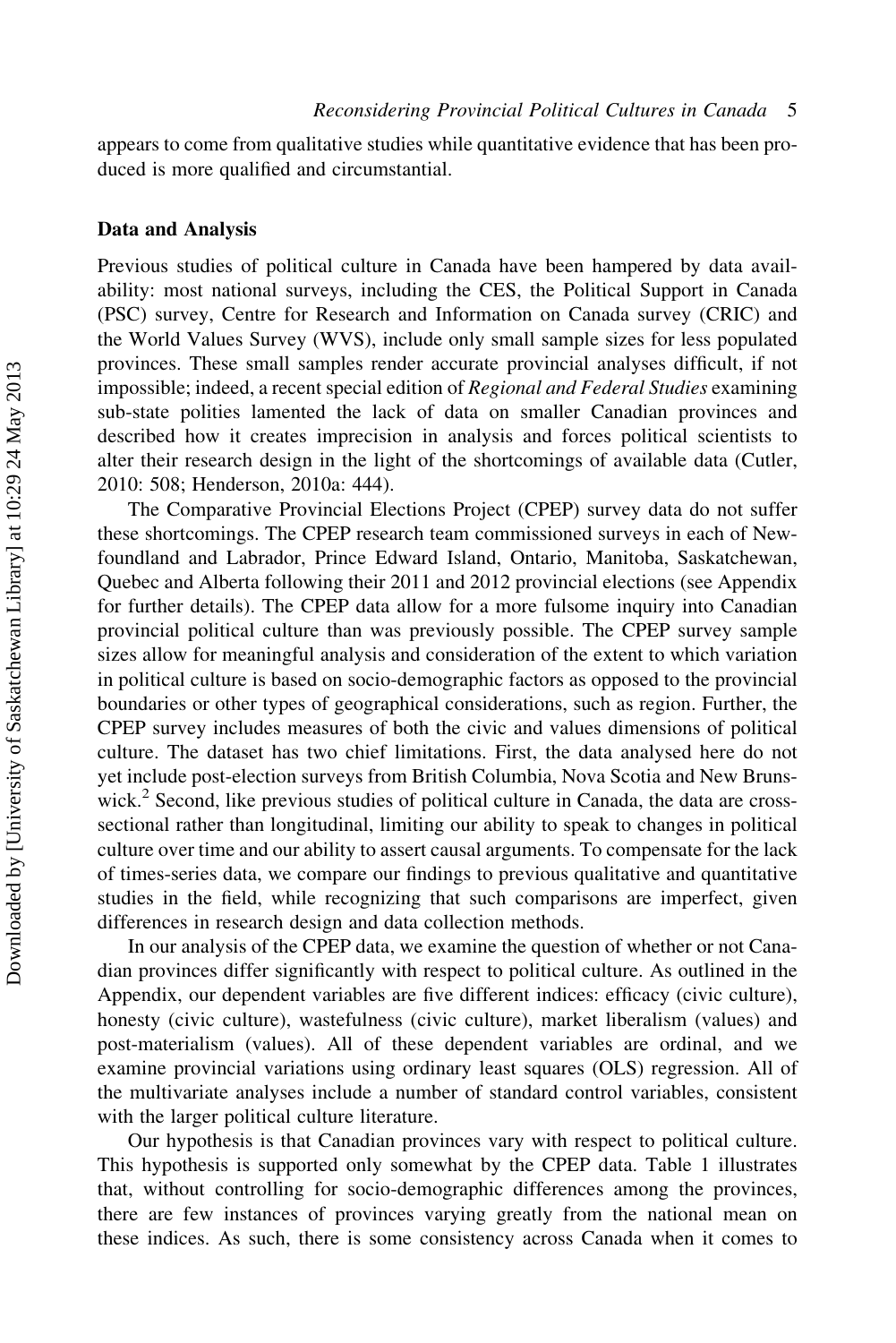|               | Civic culture                                                                  |                                                                                                         |                                                                                                        | Values culture                                                           |                                                                       |
|---------------|--------------------------------------------------------------------------------|---------------------------------------------------------------------------------------------------------|--------------------------------------------------------------------------------------------------------|--------------------------------------------------------------------------|-----------------------------------------------------------------------|
|               | $1 = Low$<br>feelings of<br>efficacy,<br>$4 =$ High<br>feelings of<br>efficacy | $0 = \text{Feels}$<br>government<br>very dishonest.<br>$10 = \text{Feels}$<br>government<br>very honest | $1 =$ Feels<br>government is<br>very wasteful,<br>$3 =$ Feels<br>government is<br>not very<br>wasteful | $1 = Low$<br>market<br>liberalism,<br>$4 =$ High<br>market<br>liberalism | $1 =$ Low post-<br>materialism,<br>$4 =$ High<br>post-<br>materialism |
| NI.           | 2.20                                                                           | 5.45                                                                                                    | 1.77                                                                                                   | 2.27                                                                     | 2.33                                                                  |
| PEI           | 2.26                                                                           | 5.33                                                                                                    | 1.69                                                                                                   | 2.34                                                                     | 2.40                                                                  |
| QC            | 2.21                                                                           | 5.09                                                                                                    | 1.70                                                                                                   | 2.36                                                                     | 2.48                                                                  |
| <b>ON</b>     | 2.33                                                                           | 5.06                                                                                                    | 1.73                                                                                                   | 2.25                                                                     | 2.58                                                                  |
| <b>MB</b>     | 2.33                                                                           | 5.36                                                                                                    | 1.71                                                                                                   | 2.43                                                                     | 2.32                                                                  |
| SK.           | 2.40                                                                           | 6.04                                                                                                    | 1.87                                                                                                   | 2.38                                                                     | 2.28                                                                  |
| AB            | 2.36                                                                           | 5.27                                                                                                    | 1.75                                                                                                   | 2.43                                                                     | 2.34                                                                  |
| All provinces | 2.30                                                                           | 5.35                                                                                                    | 1.75                                                                                                   | 2.35                                                                     | 2.40                                                                  |

Table 1. Means of political culture indices in Canadian provinces

political culture and the differences between Canada's provinces seem to be differences of degree, not differences of kind. Further, while subtle interprovincial differences in political culture emerge, the patterns on many of the indices in Table 1 appear to be regional rather than provincial. Indeed, if we treat Ontario and Quebec as their own regions, as is traditionally done in Canadian political science, interprovincial variation in Canadian political culture is outweighed by the inter-regional variation at times. On all of the indices, distinct groupings of Atlantic Canada (Newfoundland and Labrador and Prince Edward Island), Quebec, Ontario, and the Prairies (Manitoba, Saskatchewan, Alberta) can be discerned at different times: for example, the Atlantic Canadian provinces are quite close on efficacy, and the Prairie provinces show similarities with respect to efficacy and post-materialism.

Simeon and Elkins (1974: 398) claim that provincial political cultures could be deemed to exist only if "substantial interprovincial differences remain or are enhanced after plausible control variables are introduced". Indeed, socio-demographic differences between provinces or regions could help to explain differences in political cultures among provinces or regions. As can be seen in Table 2, socio-demographic factors relating to one's religion, income, education, union membership and the rural/urban nature of one's environment are found to affect 'values' culture, but socio-demographic factors are less important in explaining variance in 'civic' political culture, although education and income do seem to play a role. Yet while some sociodemographic variables are found to be significant, the regional and provincial variations in political culture in Canada persist even after controlling for sociodemographic factors. Stated more clearly, variation in Canada's regional and provincial political cultures does not simply reflect the differences in socio-demographic make-up among those regions and provinces. Rather, province in Canada exerts an independent impact on political culture, and we can again see a tendency for the provinces to group into regional blocs.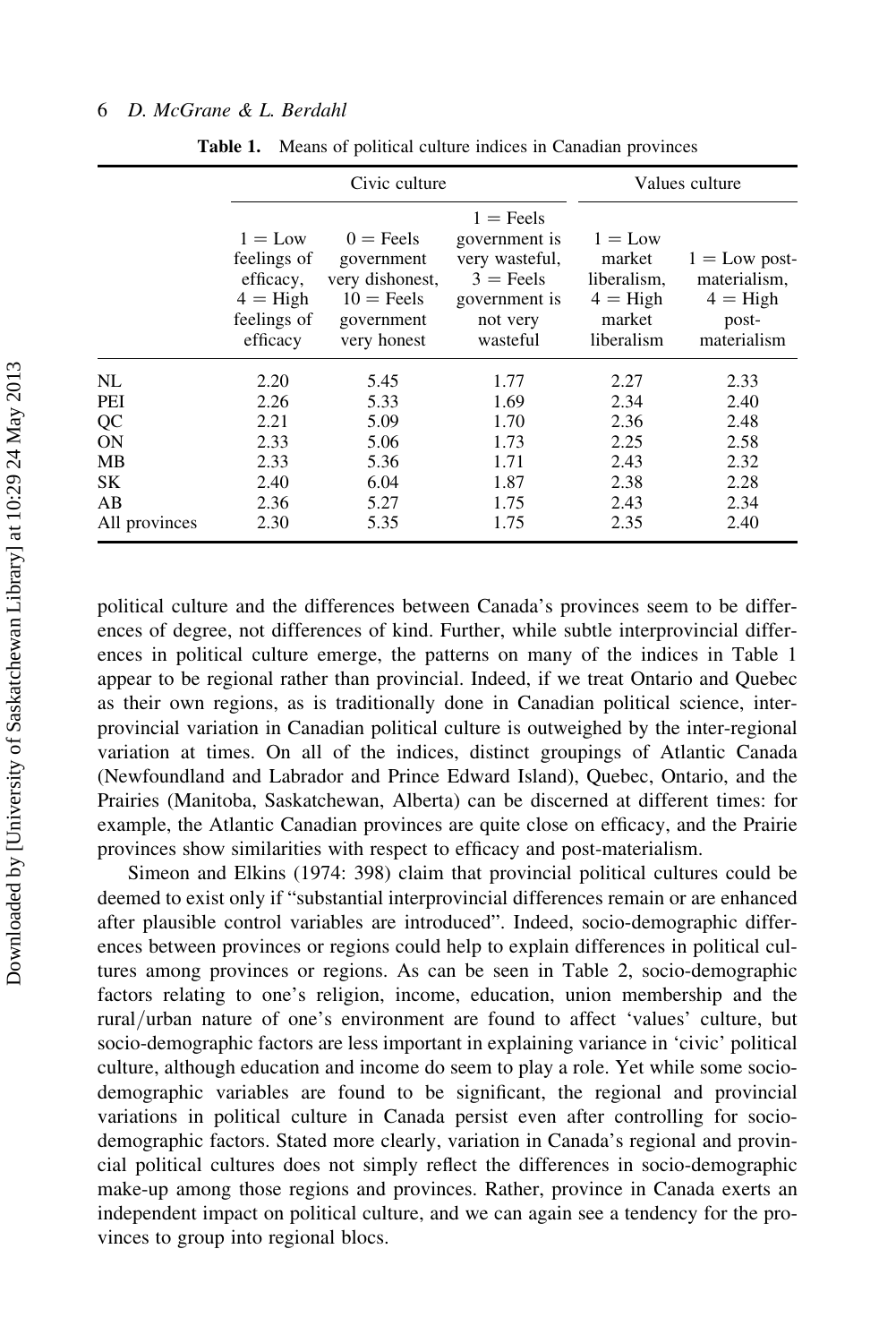|                  | Civic culture                 |                                 |                                 | Values culture                 |                                  |
|------------------|-------------------------------|---------------------------------|---------------------------------|--------------------------------|----------------------------------|
|                  | Efficacy<br>B(SE)             | Honesty<br>B(SE)                | Wastefulness<br>B(SE)           | Market liberalism<br>B(SE)     | Post-materialism<br>B(SE)        |
| $NL^*$           | 0.001(0.0501126)              | $0.04^{\mathrm{a}}$ (0.1448828) | $0.03^{\circ}$ (0.0386562)      | $-0.009(0.0433078)$            | $-0.01(0.0329176)$               |
| PEI*             | 0.008(0.0626447)              | $0.02^b$ (0.1447904)            | $-0.001(0.0410697)$             | 0.004(0.0434369)               | $-0.0001(0.0365368)$             |
| $QC^*$           | $-0.06(0.0462595)$            | 0.03(0.1517011)                 | $-0.03(0.0352061)$              | $0.14^a$ (0.0433471)           | $-0.07^b$ (0333221)              |
| $MB^*$           | $0.04^{\circ}$ (0.0498278)    | $0.06^{\text{a}}$ (0.1176297)   | 0.003(0.0380017)                | $0.07a$ (0.0420596)            | $-0.06^{\text{a}}$ (0.0356847)   |
| $SK^*$           | $0.06^b$ (0.0548189)          | $0.14^{\mathrm{a}}$ (0.1426508) | $0.06^a$ (0.0401324)            | $0.03^{\circ}$ (0.0489039)     | $-0.06^{\rm a}$ (0.0348304)      |
| $AB^*$           | $0.05^{\circ}$ (0.0466418)    | $0.08^{\text{a}}$ (0.1260408)   | 0.05(0.040465)                  | $0.07^b$ (0.0444298)           | $-0.13^{\text{a}}$ (0.0360785)   |
| Female           | $-0.06^{\circ}$ (0.0349714)   | $-0.03(0.0976539)$              | $-0.05(0.028881)$               | $-0.10^a$ (0.0318444)          | $0.13^a$ (0.0249525)             |
| Age              | $-0.01(0.0011702)$            | $-0.13^a$ (0.0032686)           | $-0.03(0.000918)$               | 0.06(0.0010643)                | $-0.06^{\circ}$ (0.0008247)      |
| Education        | $0.24^{\text{a}}$ (0.0079398) | $0.07^b$ (0.0234767)            | $0.16^a$ (0.0064475)            | $-0.23^{\text{a}}$ (0.0073094) | $0.29^{\rm a}$ (0.0054963)       |
| Income           | $0.06^{\circ}$ (0.0057986)    | 0.05(0.0170314)                 | 0.03(0.0047936)                 | $0.20^a$ (0.0058556)           | $-0.07^b$ (0.0045618)            |
| Catholic**       | $-0.01(0.0450975)$            | $0.11^b$ (0.1393677)            | $-0.02(0.0388372)$              | $0.14^a$ (0.0425704)           | $-0.28$ <sup>a</sup> (0.0332029) |
| Protestant**     | $-0.02(0.0486528)$            | $0.13^a$ (0.1248693)            | 0.06(0.038151)                  | $0.12^a$ (0.0436253)           | $-0.29^{\rm a}$ (0.0344211)      |
| Other $**$       | $-0.01(0.0526798)$            | 0.11(0.1448034)                 | $-0.05(0.0477399)$              | 0.03(0.0585531)                | $-0.17$ <sup>a</sup> (0.0431992) |
| Visible minority | $-0.05(0.0826458)$            | $-0.02(0.214577)$               | $-0.05(0.0922146)$              | 0.04(0.0811789)                | $0.08^b$ (0.0591672)             |
| Foreign born     | 0.02(0.0649702)               | 0.03(0.1514796)                 | $-0.03(0.0584057)$              | 0.03(0.0583404)                | $-0.03(0.0422476)$               |
| Union            | $-0.02(0.0400269)$            | $-0.04(0.1115697)$              | $-0.03(0.0312006)$              | $-0.10^{\circ}$ (0.0429665)    | $0.04^a$ (0.0327277)             |
| Rural            | $-0.02(0.0394829)$            | 0.01(0.1172629)                 | 0.02(0.0328454)                 | $0.07^b$ (0.0337329)           | $-0.08a$ (0.0276217)             |
| Constant         | $1.91a$ (0.0879569)           | $3.58a$ (0.2490837)             | $1.62^{\mathrm{a}}$ (0.0720218) | $2.13^a$ (0.0811087)           | $2.35^a$ (0.0634462)             |
| $R^2$            | 0.08                          | 0.08                            | 0.04                            | 0.14                           | 0.23                             |
| $\boldsymbol{n}$ | 5029                          | 4985                            | 4964                            | 5023                           | 5030                             |

**Table 2.** Political culture in Canadian provinces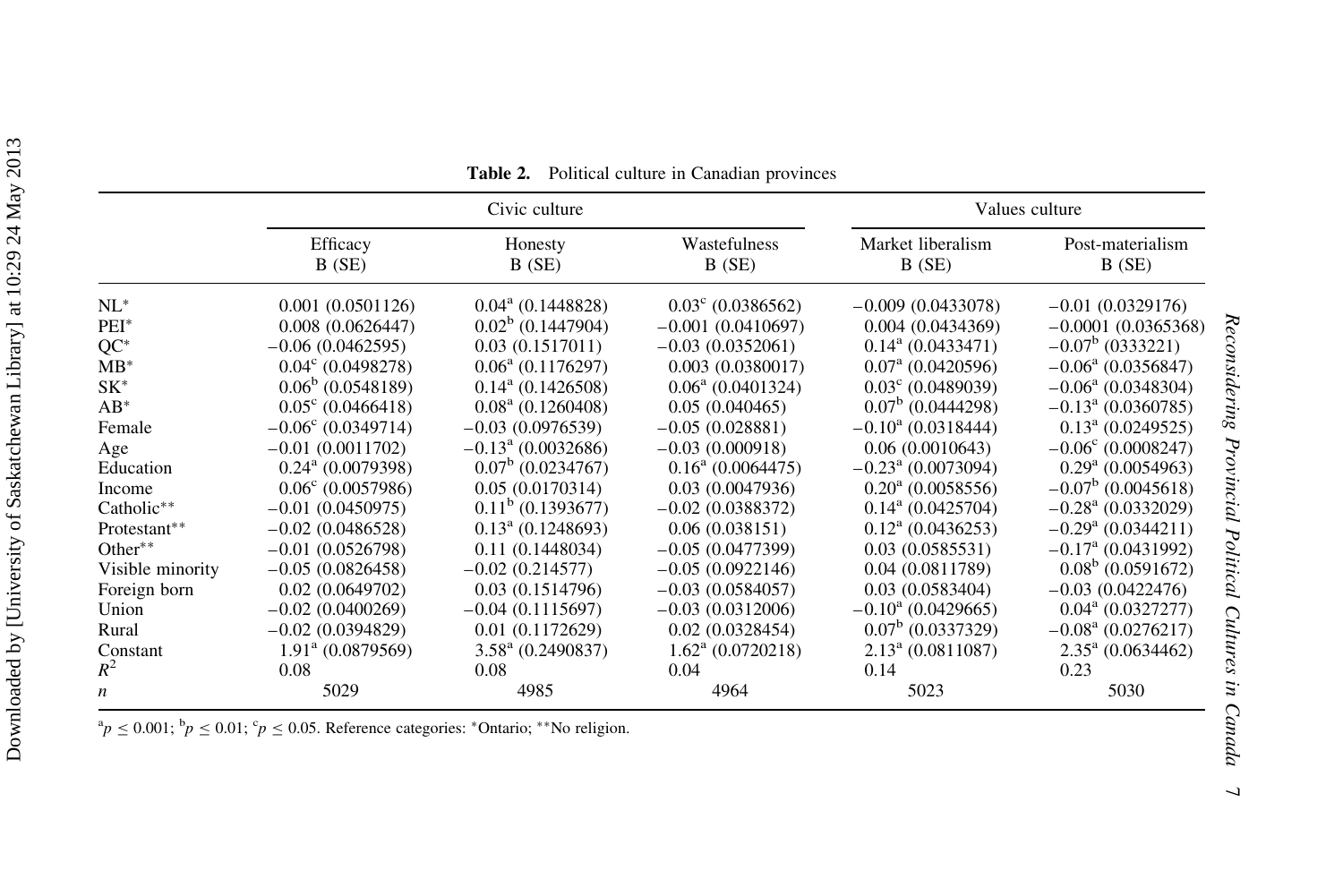A closer look at Table 2 confirms that subtle, but statistically significant, differences are found on all three of the 'civic' political culture indices that point to the provincial character of political culture in Canada. Indeed, there are some findings that do not conform to traditional regional blocs of analysis (Atlantic Canada, Quebec, Ontario, and Prairies). Newfoundland and Labrador and Saskatchewan residents stand out as more likely than Ontario residents to feel that governments waste money. Inter-provincial variations are also seen with respect to the 'values' component of political culture. Residents of Newfoundland and Labrador, but not Prince Edward Island, join with Prairie residents as scoring lower than Ontario residents on the postmaterialism index.

Of particular note are the data from Ontario; what comes out most clearly in the CPEP data is that Ontario is a 'region-province' with a distinct political culture. The Ontario findings are striking, as they help to dispel the common Canadian myth that Ontario is not distinctive within Canada. Previous studies of Canadian political culture have yet to single out Ontario as more left-wing or more disaffected than other Canadian provinces; if anything, there is a sentiment that Ontario is not distinctive at all and is actually "Canada writ small" (Krause, 1995). Indeed, Wiseman (2007) characterizes Ontario's political culture as "archetypal English Canadian" in that its politics encompass all of Canada's ideological traditions: a strong conservatism inherited from the United Empire Loyalists, an "Upper Canadian" reform liberalism, and a small social democratic minority. Both Simeon and Elkins (1980) and Henderson (2010b) find that Ontario has high levels of trust in government and greater feelings of efficacy compared to other provinces.

The CPEP data, which allow for a more fulsome consideration of the smaller provinces, present a different picture. In terms of 'civic' political culture, residents of Ontario feel more disaffected from the political process than residents of provinces to their east or west: Ontarians have lower efficacy than do Prairie residents and rate government honesty lower than do residents of most other provinces. When it comes to the 'values' element of political culture, residents of Ontario are less supportive of market liberalism and more post-materialist than residents of Quebec and the Prairie provinces. Rather than being centrist and efficacious, Ontario is found to be disaffected and somewhat left of centre. This finding challenges pre-existing assumptions about Ontario and raises important questions. Is Ontario political culture changing over time, or were previous measurements of Ontario political culture incorrect due to data limitations? If Ontario political culture is changing, what is the cause of this change? Future research should continue to track Ontario political culture over time to allow for longitudinal analysis.

A second contrarian finding concerns Quebec. Congruent with previous research (Simeon and Elkins, 1974, 1980; Henderson, 2010b), the CPEP data find that Quebecers have particularly low feelings of efficacy compared to other Canadians. However, until now, research on political culture in Canada has argued that Quebec is the most left-wing and collectivist of Canadian provinces (Ornstein and Stevenson, 1980, 1999; Brooks, 2004; Wiseman, 2007). Surprisingly, our analysis of the CPEP data finds the Quebec residents are more accepting of market liberalism than are residents of Ontario, which is generally considered to have strong conservative ideological tradition embedded in its political culture. Further, CPEP data indicate that Quebec has lower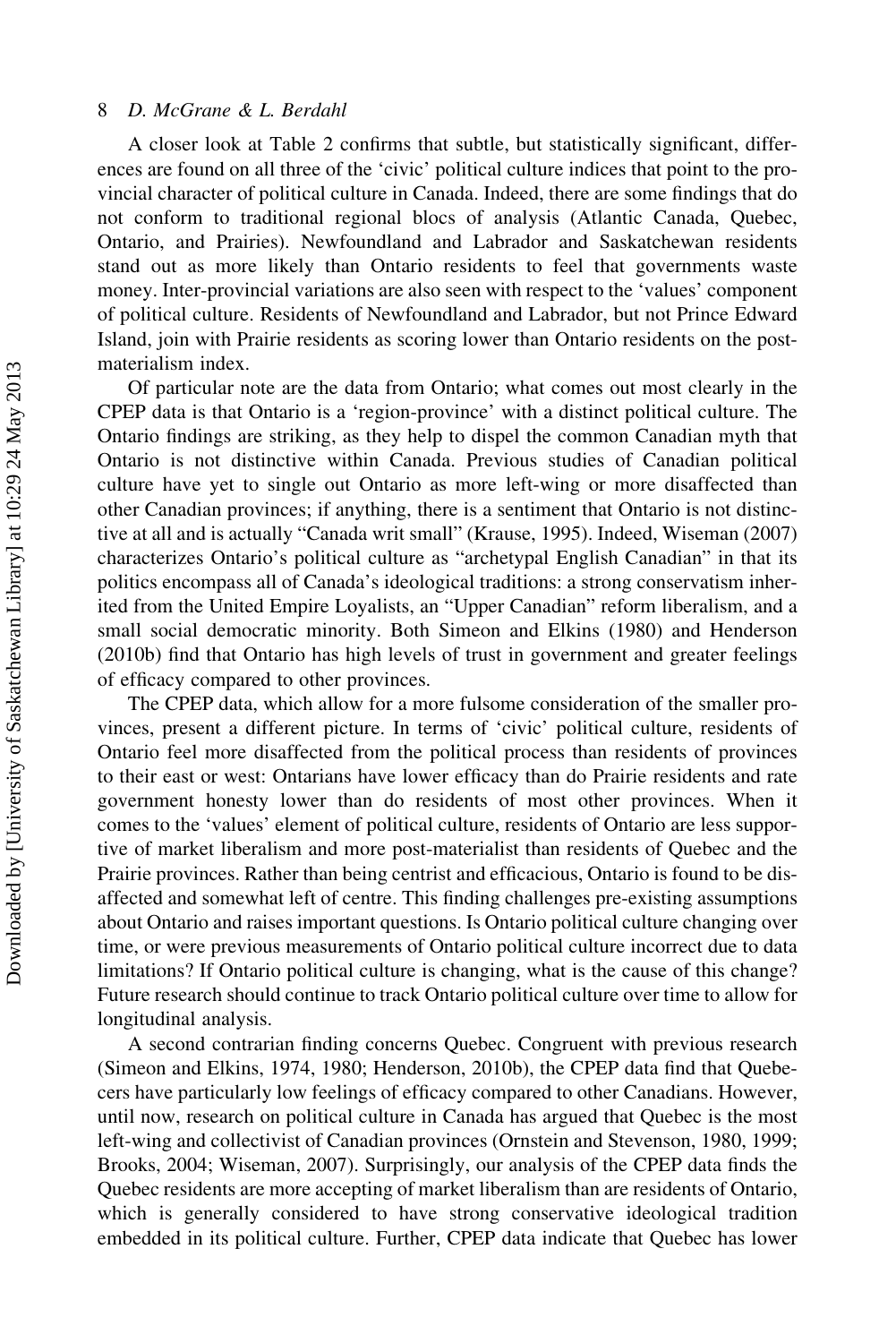levels of post-materialism than Ontario, which would seem to contradict Henderson's (2007a: 154) finding that Quebec residents display less traditional attitudes than the rest of Canada.

The third finding of note from the CPEP data is the regional pattern seen among the three Prairie provinces. A general pattern emerges in the three Prairie provinces (Alberta, Saskatchewan and Manitoba) as they are less post-materialist, more supportive of market liberalism and generally seem less disaffected from the political process than Ontario residents. Interestingly, the grouping of the Prairie provinces into a regional bloc is even more evident after socio-demographic variables are controlled. These findings are at odds with the work of Wiseman (2007) and Wesley (2011), who argue for the social democratic nature of political culture in Saskatchewan and Manitoba compared to the conservatism of Albertan political culture. Further, no prior research has shown residents of the Prairie provinces to be less post-materialist than other Canadians. Additionally, due to the legacy of western alienation, residents of the three Prairie provinces have generally been thought to be more disaffected with politics than other provinces, such as Ontario, whose electoral weight allows it to dominate federal policy making. At the same time, both Simeon and Elkins (1980), as well as Henderson (2010b), use empirical data to illustrate the three Prairie provinces are similar to provinces outside of Atlantic Canada when it comes to measures of trust and efficacy. Conversely, the CPEP data suggest that residents of the Prairie provinces are the most trusting and feel the most effective when compared to Ontario.

Finally, on most of the indices, the two Atlantic provinces included in the study stand together in their similarities to Ontario. Previous research suggested that residents of the Atlantic provinces are more disaffected than other provinces (Simeon and Elkins, 1980; Henderson, 2010b) and that Atlantic Canadian political culture has an enduring traditionalism and conservatism (Beck, 1978; Wiseman, 2007). The analysis of the CPEP data suggests that these differences may reflect socio-demographic factors. Before controlling for socio-demographic differences, the two Atlantic provinces stand apart from Ontario as having lower efficacy, higher perceptions of government honesty and lower levels of post-materialism (see Table 1). After controlling for socio-demographic factors, most of these differences disappear (see Table 2): residents of the two Atlantic provinces (Newfoundland and Labrador and Prince Edward Island) are less sceptical about the honesty of governments than Ontarians but otherwise hold civic culture values similar to those found in Ontario. Further, there is no evidence from the CPEP survey that residents of Prince Edward Island and Newfoundland and Labrador are either significantly more or less supportive of market liberalism than Ontarians, and the CPEP data illustrate that the two Atlantic Canadian provinces are not substantially more traditionalist in their attitudes than Ontarians. This latter finding is congruent with Stewart (1994) and O'Neill and Erikson (2003), who have shed doubt on the traditionalism of Atlantic political culture.

Overall, the data suggest that Canadian political culture has stronger inter-regional variations than inter-provincial variations. On nearly all of the indices, there does seem to be distinct groupings of Ontario, Quebec, the Prairies and, to a lesser degree, the Atlantic provinces. The regional patterns suggest that provincial boundaries in and of themselves are not a significant determinant of sub-state political cultures. As argued above, adequate data have never existed to empirically test the 'small world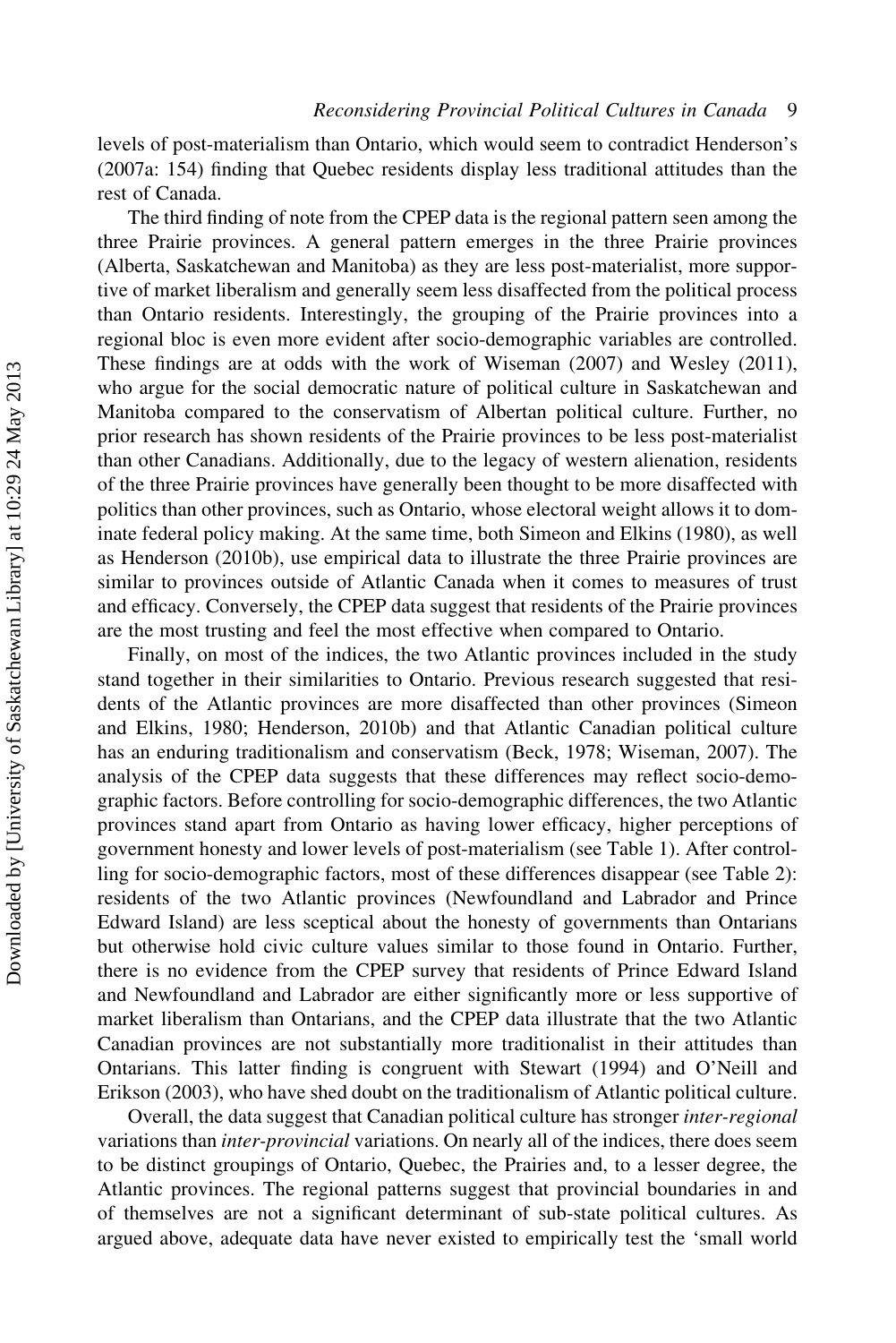hypothesis' that Canadian provinces each have their own unique political culture. As such, the initial evidence from CPEP pointing towards subtle inter-provincial variations in political culture coupled with more robust inter-regional variations among these seven provinces examined is an important step forward in the study of political culture in Canada. That such variation persists and, in some cases, intensifies after controlling for socio-demographic variables, supports the argument that region and province (to a lesser extent) help to shape political culture in Canada.

Considering the various findings of this paper that appear to run counter to some of the established narratives in Canadian political culture literature, two possibilities for interpretation present themselves. First, what the CPEP data are picking up could be recent shifts in sub-state political cultures in Canada that are changing the way in which these cultures are structured. Ontario may be becoming more leftist and disaffected, Quebec may be becoming less left-wing, the Prairies may be becoming more conservative and happier with politics, and Atlantic provinces may be becoming less traditional, less disaffected and more centrist. While there are reasons to suspect that political culture may be shifting with population change and/or political change over time, due to important changes in measurement we cannot use the data presented here to definitively argue that sub-state political cultures are, in fact, shifting in Canada.

Second, the contrarian CPEP findings could be the result of better measurement of provincial political culture due to superior sample sizes than were available in the past. Larger sample sizes for the small Canadian provinces could be allowing us to discern variation and differences that Canadian political scientists have missed to date. Similarly, we must note that our measures of political culture, while consistent with the larger literature, do not identically match those of previous studies.

#### Conclusion

The existence of provincial political cultures in Canada has been a subject of debate since the publication of Small Worlds: Provinces and Parties in Canadian Political Life by Elkins and Simeon (1980) over thirty years ago. Some researchers have held that Canadian political culture is best analysed on a province-by-province basis while others have insisted that political culture in Canada supersedes and cuts across provincial boundaries. Until now, the ability of political scientists to resolve questions concerning provincial political culture in Canada was hampered by the lack of appropriate data within national surveys. The CPEP data allow for a more fulsome inquiry into Canadian provincial political culture than was previously possible.

This paper argues that province of residence is a significant determinant of political culture, and that subtle provincial variations in political culture remain even after controlling for socio-demographic differences amongst the provinces. Further, regional patterns in political culture are evident, and these patterns are increasingly apparent after controlling for socio-demographic factors. This finding suggests that region may be a more important determinant of sub-state political cultures in Canada than is province.

The inter-regional variations discovered were surprising in the context of existing research on Canadian political culture. Traditionally thought to be staid and dull,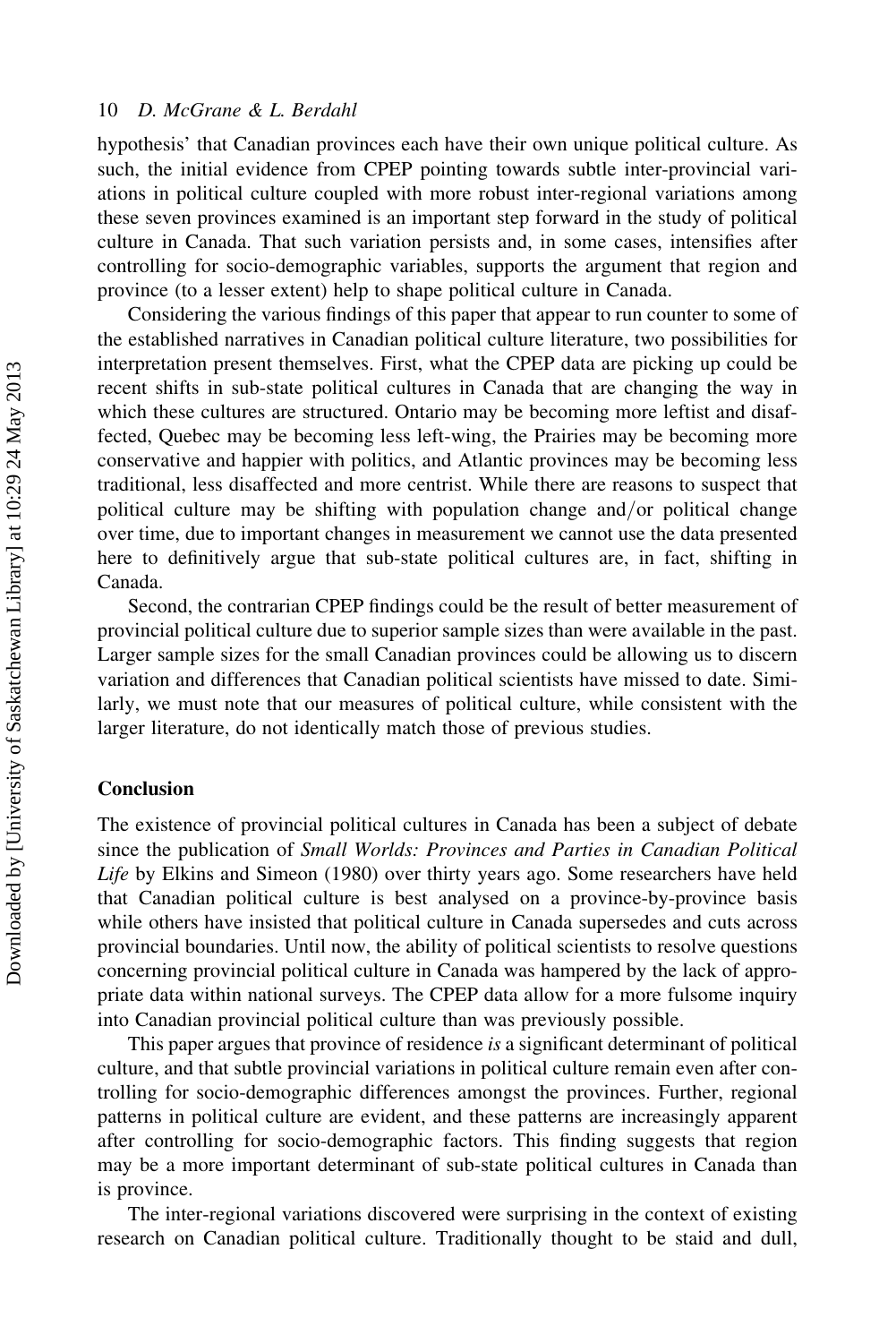#### Reconsidering Provincial Political Cultures in Canada 11

Ontario emerges as the province/region that is the most disaffected from politics, the least supportive of market liberalism and the most post-materialist in its outlook. Quebec is often thought to have the most left-wing and collectivist political culture in Canada but it actually displayed higher support for market liberalism than Ontario. At the same time, residents of the Prairies, the birthplace of both the socialist Co-operative Commonwealth Federation (CCF) party and western alienation, are the happiest with politics and the most in favour of market liberalism. Alberta, traditionally thought to be more conservative and disaffected than its neighbouring Prairie provinces, is found to have a political culture quite similar to Saskatchewan and Manitoba. Newfoundland and Labrador and Prince Edward Island, long thought to be among Canada's most traditional but disaffected provinces, are quite similar to Ontario and are not outliers in terms of being disaffected or traditional.

Given the scepticism in literature from Canada and elsewhere that political cultures conform to sub-state jurisdictions, the findings of this article are quite interesting. The political saliency of region over province in Canada may contain lessons for other federal countries. As Canadians have experienced, the presence of multiple internal political cultures divided along regional lines can be both a blessing and a curse. It can lead to experimentation, innovation and better accommodation of diversity but it can also strain national unity and create political tension. In either scenario, the extent to which the regions of a federal country have varying political attitudes and political expectations has important effects on the politics of a federation.

#### Appendix: Methodology

Abacus Data collected the Comparative Provincial Election Project (CPEP) data on behalf of the research team in the weeks immediately after each province's provincial election. Fieldwork for the various provincial modules was conducted as follows: Newfoundland and Labrador  $12-30$  October 2011 ( $n = 851$ ); Prince Edward Island 4 – 25 October 2011 ( $n = 509$ ); Ontario 7 – 31 October 2011 ( $n = 1044$ ); Manitoba 5-31 October 2011 ( $n = 775$ ); Saskatchewan 8-21 November 2011 ( $n = 821$ ); Alberta 25 April–15 May 2012 ( $n = 897$ ), and Quebec 5–29 September 2012 ( $n =$ 1009). The survey was conducted in two steps. Respondents were selected randomly from a randomly recruited hybrid internet-phone panel that supports confidence intervals and error testing. In smaller provinces where the panel was unable to complete the required interviews, Interactive Voice Response (IVR)-to-Web methodology was used to complete the required numbers of interviews. The IVR-to-Web methodology is based on a random digit dial sample (RDD) that is drawn from a dual land –mobile frame. The sample is dialed by an IVR system where an announcement is made to the responding household indicating that an online survey is available for this randomly selected household. In addition to these standards the message indicates the survey site URL and a unique password to access the survey website. The respondent then goes online at their convenience, inputs their password and fills out the survey. All of the geo-encoded information from the RDD sample is merged back to the unique passwords during analysis allowing for greater depth of analysis. The data for each province were weighted by gender, age, education and region according to census data.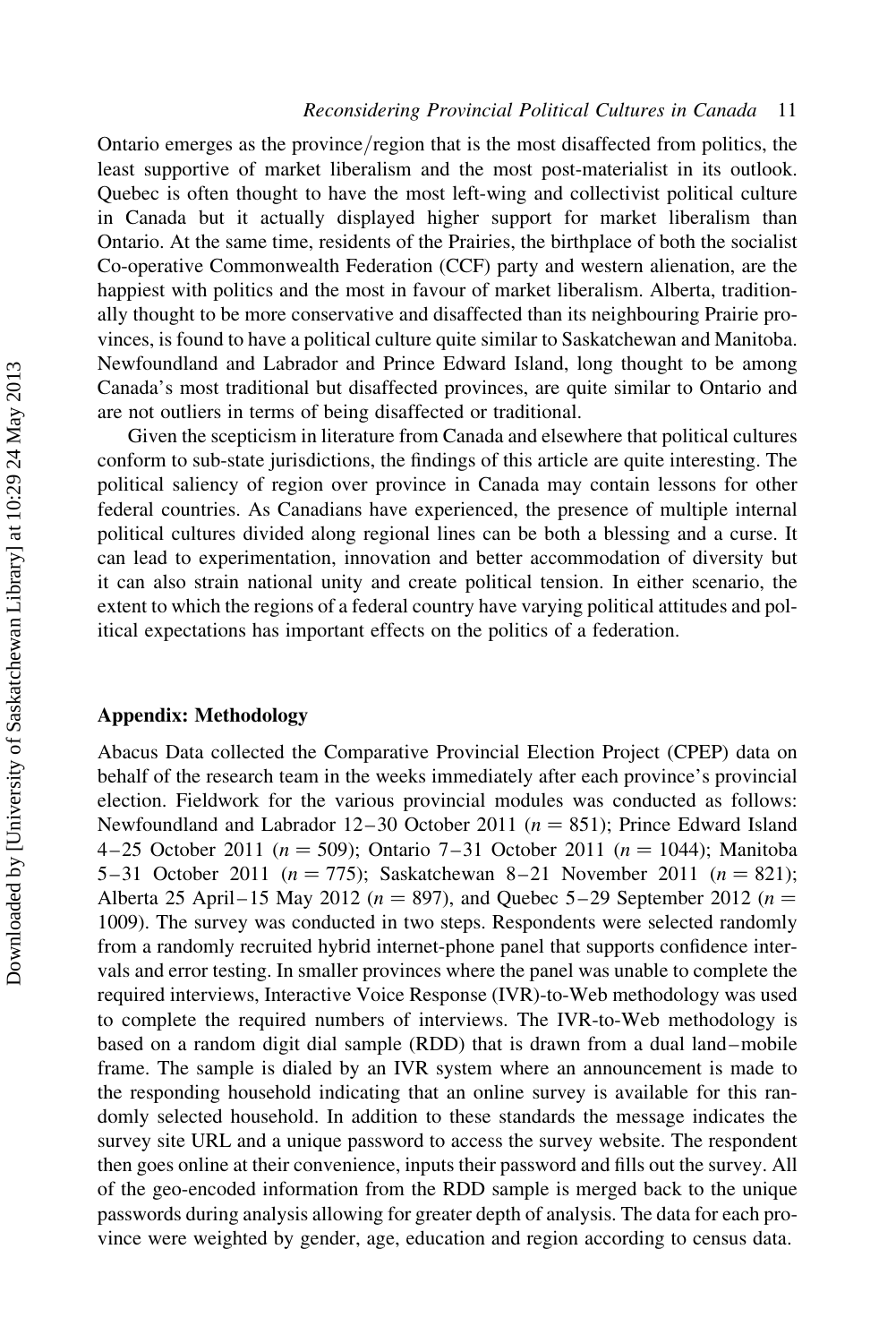To preserve cases, all indices were constructed using mean scores, with missing values excluded. The market liberalism index is based on responses to four Likert questions: "Government should leave it ENTIRELY to the private sector to create jobs"  $(1 =$  strongly disagree,  $4 =$  strongly agree); "Government regulation stifles personal drive" (1 = strongly disagree, 4 = strongly agree); "People who don't get ahead should blame themselves, not the system"  $(1 =$  strongly disagree,  $4 =$  strongly agree); and "Government should see that everyone has a decent standard of living"  $(4 =$  strongly disagree,  $1 =$  strongly agree). The index ranges from 1 (low) to 4 (high) (Cronbach's alpha  $= 0.6813$ ).

The post-materialism index is based on responses to six Likert questions: "It is more difficult for non-whites to be successful in Canadian society than it is for whites"  $(1 =$ strongly disagree,  $4 =$  strongly agree); "The world is always changing and we should adapt our view of moral behaviour to these changes" (1 = strongly disagree,  $4 =$ strongly agree); "It's really a matter of some people not trying hard enough; if Aboriginals would only try harder they could be just as well off as everyone else"  $(4 = \text{strongly})$ disagree,  $1 =$  strongly agree); "This country would have many fewer problems if there were more emphasis on traditional family values"  $(4 =$  strongly disagree,  $1 =$  strongly agree); "Protecting the environment is more important than creating jobs" ( $1 =$  strongly disagree,  $4 =$  strongly agree); and "Society has reached the point where women and men have equal opportunities for achievement" ( $1 =$  strongly disagree,  $4 =$  strongly agree). The index ranges from 1 (low) to 4 (high) (Cronbach's alpha  $= 0.6427$ ).

The efficacy index is based on responses to four Likert questions: "I don't think they care much what people like me think"  $(1 =$  strongly agree,  $4 =$  strongly disagree); "Sometimes politics and government seem so complicated that a person like me can't really understand what's going on" ( $1 =$  strongly agree,  $4 =$  strongly disagree); "People like me don't have any say about what government does"  $(1 =$  strongly agree,  $4 =$  strongly disagree); and "Generally, those elected to office soon lose touch with the people" ( $1 =$  strongly agree,  $4 =$  strongly disagree). The index ranges from 1 (low) to 4 (high) (Cronbach's alpha  $= 0.7382$ ).

The honesty index is based on responses to three questions: "On a scale of 0 to 10, where zero is completely dishonest and unethical and 10 is completely honest and ethical, how would you rate the honesty and ethical standards of the FEDERAL government these days"; "On a scale of 0 to 10, where zero is completely dishonest and unethical and 10 is completely honest and ethical, how would you rate the honesty and ethical standards of the PROVINCIAL government these days"; and "On a scale of 0 to 10, where zero is completely dishonest and unethical and 10 is completely honest and ethical, how would you rate the honesty and ethical standards of the MUNICIPAL government these days?". The index ranges from 0 (low) to 10 (high) (Cronbach's alpha  $= 0.5882$ ).

The wastefulness index is based on responses to three questions: "Do you think that the FEDERAL government: Wastes a lot of the money we pay in taxes, wastes some of it, doesn't waste very much of it?"; "Do you think that the PROVINCIAL government: Wastes a lot of the money we pay in taxes, wastes some of it, doesn't waste very much of it?"; and "Do you think that the MUNICIPAL government: Wastes a lot of the money we pay in taxes, wastes some of it, doesn't waste very much of it?". The index ranges from 1 (low) to 3 (high) (Cronbach's alpha  $= 0.5652$ ).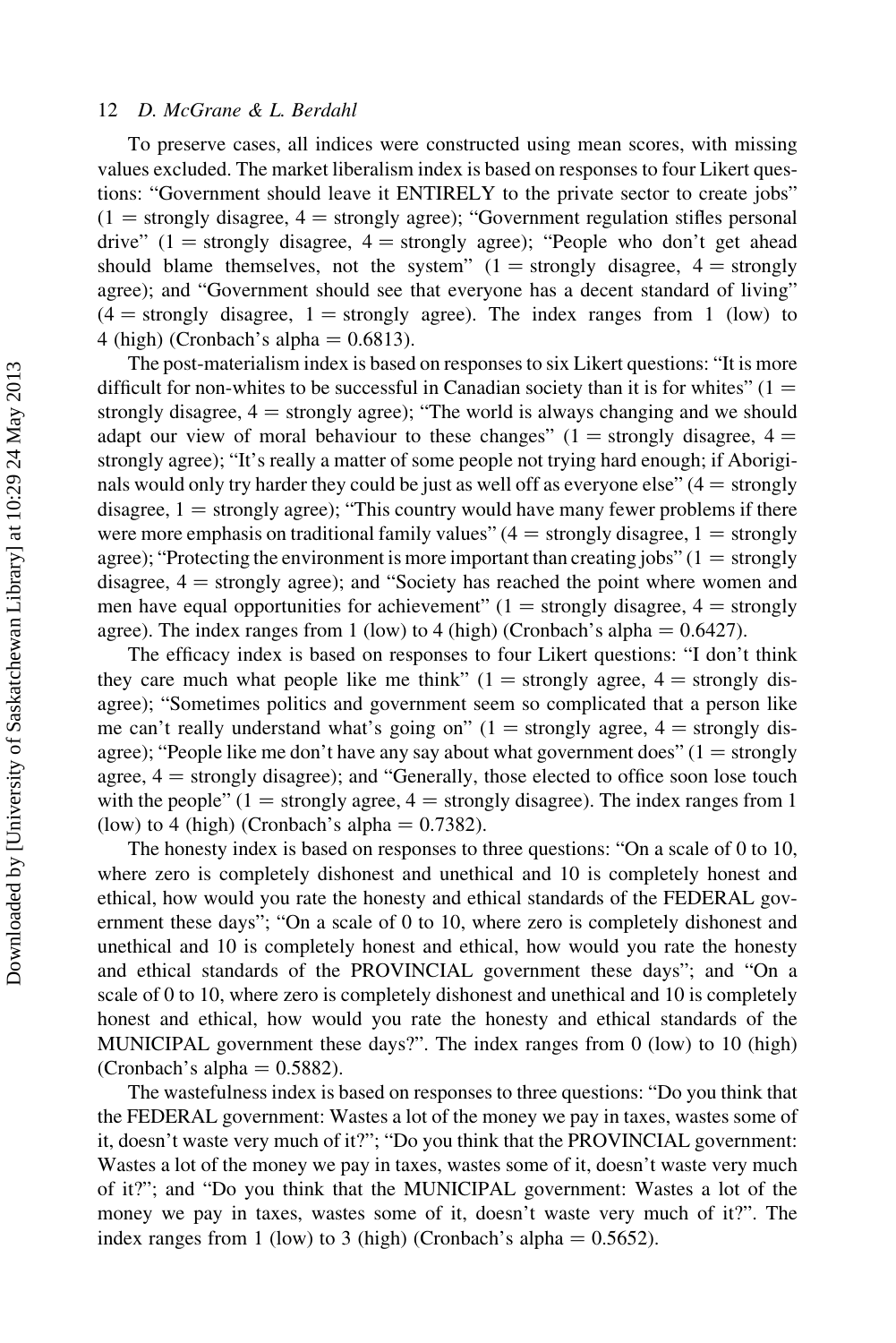Socio-demographic variables include province (dummy variables for Quebec, Alberta, Saskatchewan, Manitoba, Newfoundland and Labrador and Prince Edward Island, with Ontario as the reference category; sex (female  $= 1$ , male  $= 0$ ), age in years, years of education ( $0 =$  less than high school diploma,  $8 =$  professional degree/doctorate), income (0 = less than \$20,000 CDN, 10 = over \$100,000 CDN); religious affiliation (Catholic, Protestant, other, with no affiliation/atheist as the reference category); visible minority (1 = visible minority,  $0 =$  not visible minority); foreign-born  $(1 = \text{foreign-born}, 0 = \text{Canada-born})$ ; union membership  $(1 = \text{union member}, 0 = \text{main number})$ non-union member); rural (1 = rural resident; 0 = urban/suburban resident).

#### Acknowledgements

The authors would like to thank Kelton Doraty for his excellent research assistance. This research is funded by the Social Sciences and Humanities Research Council of Canada.

#### **Notes**

<sup>1</sup>In Canadian political science, both qualitative and quantitative analyses break Canada into either four regions (Ontario, Quebec, Western Canada, and Atlantic Canada) or five regions (Ontario, Quebec, Prairies, British Columbia, and Atlantic Canada). Ontario and Quebec are generally considered to be 'province-regions' because of their comparably high populations and vast geographical size. Since British Columbia is yet to be included in our dataset, our definition of Canada's regions will be Atlantic Canada, Quebec, Ontario, and the Prairies.

<sup>2</sup>Due to remoteness and very small populations, surveys of Canada's three territories are not feasible at this time.

#### References

- Adams, M. (2003), Fire and Ice : the United States, Canada and the Myth of Converging Values. Toronto: Penguin Canada.
- Bean, C. (1993), Conservative Cynicism: Political Culture in Australia, International Journal of Public Opinion Research, Vol.5, No.1, pp.58–77.
- Beck, M. (1978), Nova Scotia, Tradition and Conservatism, in M. Robin (ed.), Canadian Provincial Politics. Scarborough: Prentice-Hall.
- Bell, D. and Tepperman, L. (1979), The Roots of Disunity: A Look at Canadian Political Culture. Toronto: McClelland and Stewart.
- Billiet, J., Maddens, B. and Frognier, A.-P. (2006), Does Belgium (Still) Exist? Differences in Political Culture between Flemings and Walloons. West European Politics, Vol.29, No.5, pp.912–932.
- Bilodeau, A., White, S. and Nevitte, N. (2010), The Development of Dual Loyalties: Immigrants' Integration to Regional Canadian Dynamics, Canadian Journal of Political Science, Vol.43, No.3, pp.515-544.
- Black, E. (1970), British Columbia: The Politics of Exploitation, in W.E. Mann (ed.), Social and Cultural Change in Canada, Volume One. Vancouver: Copp Clark.
- Brooks, S. (2004), Political Culture in Canada: Issues and Directions, in J. Bickerton and A.-G. Gagnon (eds), Canadian Politics (4th edn). Peterborough: Broadview Press.
- Clarke, H., Jenson, J., LeDuc, L. and Pammett, J. (1980), Political Choice in Canada. Toronto: McGraw-Hill Ryerson.
- Clarke, H., Pammett, J. and Stewart, M. (2002), The Forest for the Trees: Regional (Dis)Similarities in Canadian Political Culture, in L. Young and K. Archer (eds), Regionalism and Party Politics. Don Mills, Ontario: Oxford University Press.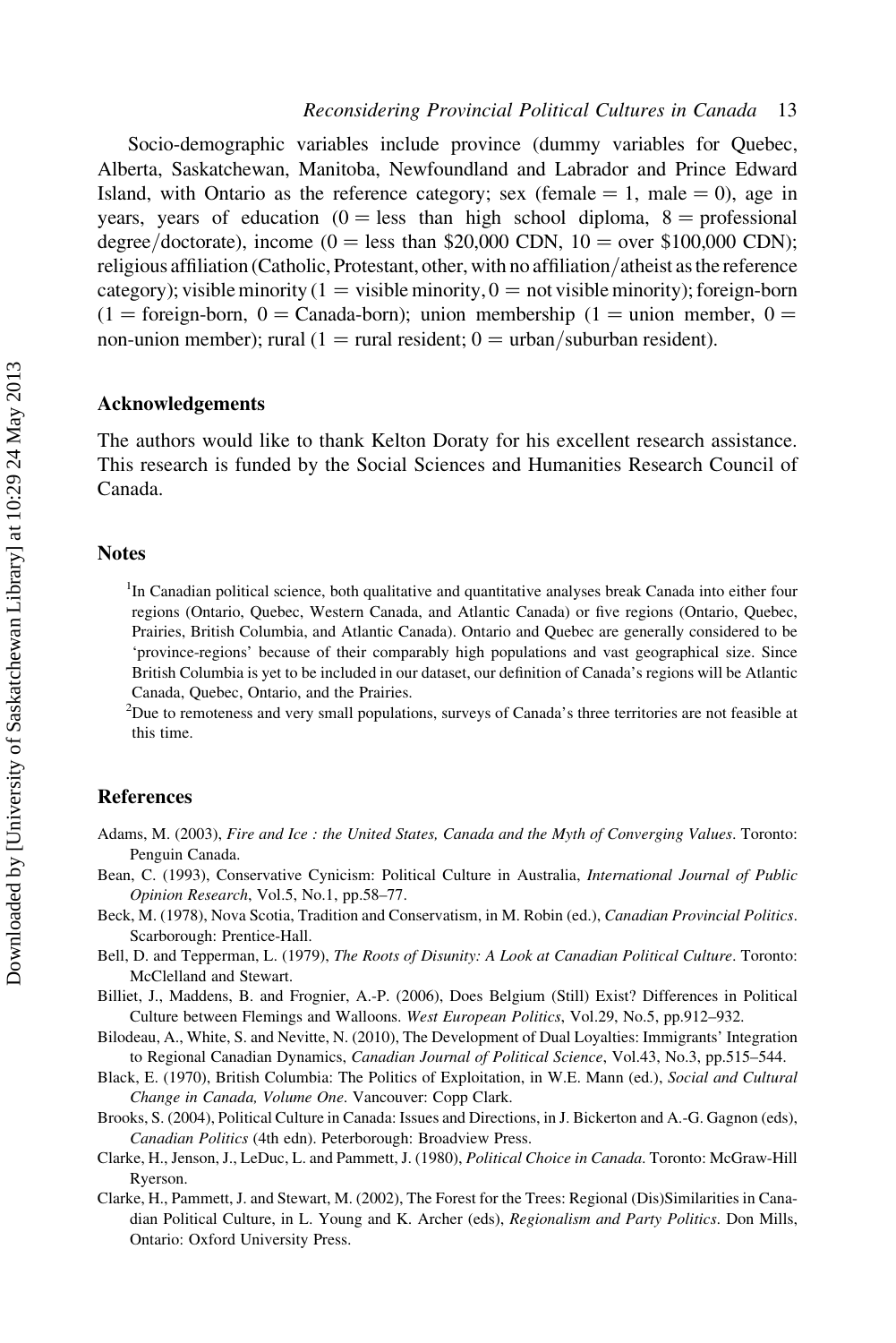- Cooper, B. (2002), Regionalism, Political Culture, and Canadian Political Myths, in L. Young and K. Archer (eds), Regionalism and Party Politics in Canada. Don Mills, Ontario: Oxford University Press.
- Curtis, J. (1988), One Nation? in R. Jowell, S. Witherspoon and L. Brook (eds), British Social Attitudes, the  $5<sup>th</sup>$  report. Aldershot, UK: Gower.
- Curtis, J. (1992), The North–South Divide, in R. Jowell, L. Brook, G. Prior and B. Taylor (eds), British Social Attitudes, the 9<sup>th</sup> report. Aldershot, UK: Dartmouth.
- Curtis, J. (1996), One Nation Again? in R. Jowell, L. Brook, J. Curtis, A. Park and K. Thomson (eds), British Social Attitudes, the  $13^{th}$  report. Aldershot, UK: Dartmouth.
- Cutler, F. (2010), The Space Between Worlds: Federalism, Public Issues, and Election Issues, Regional and Federal Studies, Vol.20, No.4, pp.487–514.
- Cutler, F. and Jenkins, R. (2002), Where One Lives and What One Thinks: Implications of the Rural–Urban Cleavage for Canadian Federalism, in H. Telford and H. Lazar (eds), Canada: The State of the Federation 2001. Montreal: McGill-Queen's University Press.

Denemark, D. and Sharman, C. (1994), Political Efficacy, Involvement and Trust: Testing for Regional Political Culture in Australia, Australian Journal of Political Science, Vol.29 special issue, pp.81–102.

Elazar, D. (1966), American Federalism: A View from the South. New York: Crowell.

- Elazar, D. (1984), American Federalism: A View from the States (3rd edn). New York: Harper & Row.
- Elkins, D. and Simeon, R. (1979), A Cause in Search of its Effect, or What Does Political Culture Explain? Comparative Politics, Vol.11, pp.127–145.
- Elkins, D. and Simeon, R. (eds) (1980), Small Worlds: Provinces and Parties in Canadian Political Life. Toronto: Methuen.
- Erikson, R., McIver, J. and Wright, Jr., G. (1987), State Political Culture and Public Opinion, American Political Science Review, Vol.81, No.3, pp.797–872.
- Gibbins, R. (1982), Regionalism: Territorial Politics in Canada and the United States. Toronto: Butterworths.
- Gidengil, E. (1990), Centres and Peripheries: The Political Culture of Dependency, Canadian Review of Sociology and Anthropology, Vol.27, No.1, pp.23–48.
- Grabb, E. and Curtis, J. (2005), Rejoinder to Who Owns Democracy? Canadian Review of Sociology, Vol.42, No.3, pp.467–478.
- Hartz, L. (1964), Fragmentation Patterns: Feudal, Liberal, and Radical, in L. Hartz (ed.), The Founding of New Societies. New York: Harcourt, Brace & World.
- Henderson, A. (2004), Regional Political Cultures in Canada, Canadian Journal of Political Science, Vol.37, No.3, pp.595–615.
- Henderson, A. (2005), Regional Political Cultures in the UK, Paper presented at the annual meeting of the Political Studies Association Conference.
- Henderson, A. (2007a), Hierarchies of Belonging: National Identity and Political Culture in Scotland and Quebec. Montreal: McGill-Queen's University Press.
- Henderson, A. (2007b), Nunavut: Rethinking Political Culture. Vancouver: UBC Press.
- Henderson, A. (2010a), 'Small Worlds' as Predictors of General Political Attitudes, Regional and Federal Studies, Vol.20, Nos.4/5, pp.471–487.
- Henderson, A. (2010b), Why Regions Matter: Sub-state Polities in Comparative Perspective, Regional and Federal Studies, Vol.20, Nos.4/5, pp.439–445.
- Henderson, A. (2010c), Greater than the Sum of its Parts: Political Cultures and Regions in Canada, in H. MacIvor (ed.), Election. Toronto: Emond Montgomery.
- Kornberg, A. and Clarke, H. (1994), Beliefs about Democracy and Satisfaction with Democratic Government: The Canadian Case, Political Research Quarterly, Vol.47, No.3, pp.537-563.
- Krause, R. (1995), Ontario: Canada Writ Small, in R. Krause and R.H. Wagenberg (eds), Introductory Readings in Canadian Government and Politics (2nd edn). Toronto: Copp Clark.
- Leuprecht, C. (2003), The Tory Fragment in Canada: Endangered Species? Canadian Journal of Political Science, Vol.36, No.2, pp.401–416.
- Lieske, J. (1993), Regional Subcultures of the United States, Journal of Politics, Vol.55, No.4, pp.888–913.
- Lieske, J. (2007), The Changing Political Subcultures of the United States and the Utility of a New Cultural Measure, Paper presented at the annual meeting of the Midwest Political Science Association.
- Lieske, J. (2010), The Changing Regional Subcultures of the American States and the Utility of a New Cultural Measure, Political Research Quarterly, Vol.63, No.3, pp.538-552.